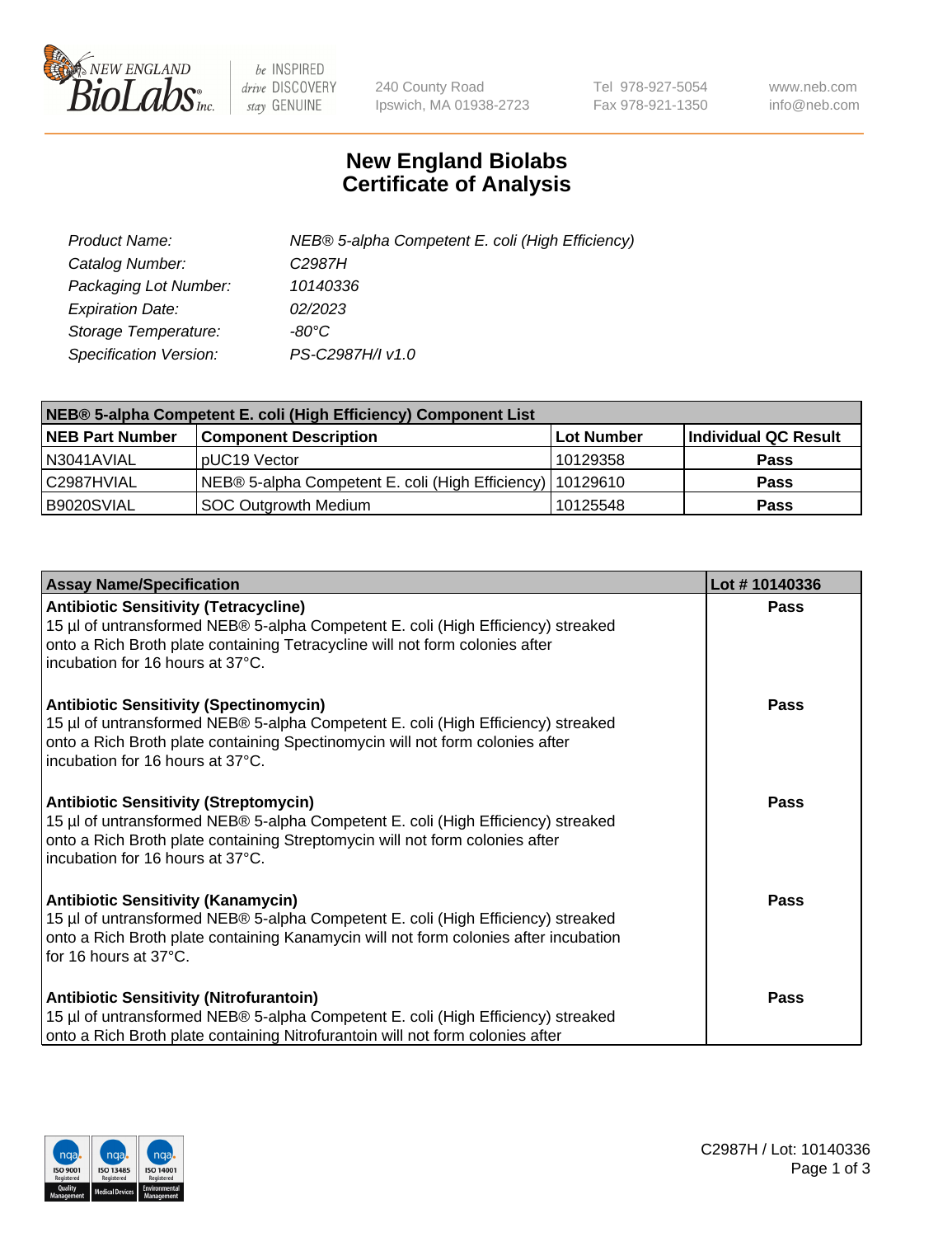

be INSPIRED drive DISCOVERY stay GENUINE

240 County Road Ipswich, MA 01938-2723 Tel 978-927-5054 Fax 978-921-1350

www.neb.com info@neb.com

| <b>Assay Name/Specification</b>                                                                                                                                                                                                                                                           | Lot #10140336 |
|-------------------------------------------------------------------------------------------------------------------------------------------------------------------------------------------------------------------------------------------------------------------------------------------|---------------|
| incubation for 16 hours at 37°C.                                                                                                                                                                                                                                                          |               |
| <b>Antibiotic Sensitivity (Chloramphenicol)</b><br>15 µl of untransformed NEB® 5-alpha Competent E. coli (High Efficiency) streaked<br>onto a Rich Broth plate containing Chloramphenicol will not form colonies after<br>incubation for 16 hours at 37°C.                                | <b>Pass</b>   |
| <b>Antibiotic Sensitivity (Chloramphenicol)</b><br>15 µl of untransformed NEB® 5-alpha Competent E. coli (High Efficiency) streaked<br>onto a Rich Broth plate containing Chloramphenicol will not form colonies after<br>incubation for 16 hours at 37°C.                                | Pass          |
| <b>Antibiotic Sensitivity (Ampicillin)</b><br>15 µl of untransformed NEB® 5-alpha Competent E. coli (High Efficiency) streaked<br>onto a Rich Broth plate containing Ampicillin will not form colonies after<br>incubation for 16 hours at 37°C.                                          | Pass          |
| <b>Transformation Efficiency</b><br>50 µl of NEB® 5-alpha Competent E. coli (High Efficiency) cells were transformed<br>with 100 pg of pUC19 DNA using the transformation protocol provided. Incubation<br>overnight on LB-Ampicillin plates at 37°C resulted in >1 x 10e9 cfu/µg of DNA. | <b>Pass</b>   |
| Blue-White Screening (α-complementation, Competent Cells)<br>NEB® 5-alpha Competent E. coli (High Efficiency) were shown to be suitable for<br>blue/white screening by $\alpha$ -complementation of the $\beta$ -galactosidase gene using pUC19.                                          | <b>Pass</b>   |
| Phage Resistance ( $\phi$ 80)<br>15 µl of untransformed NEB® 5-alpha Competent E. coli (High Efficiency) streaked<br>onto a Rich Broth plate does not support plaque formation by phage $\phi$ 80 after<br>incubation for 16 hours at 37°C.                                               | Pass          |

This product has been tested and shown to be in compliance with all specifications.

One or more products referenced in this document may be covered by a 3rd-party trademark. Please visit <www.neb.com/trademarks>for additional information.